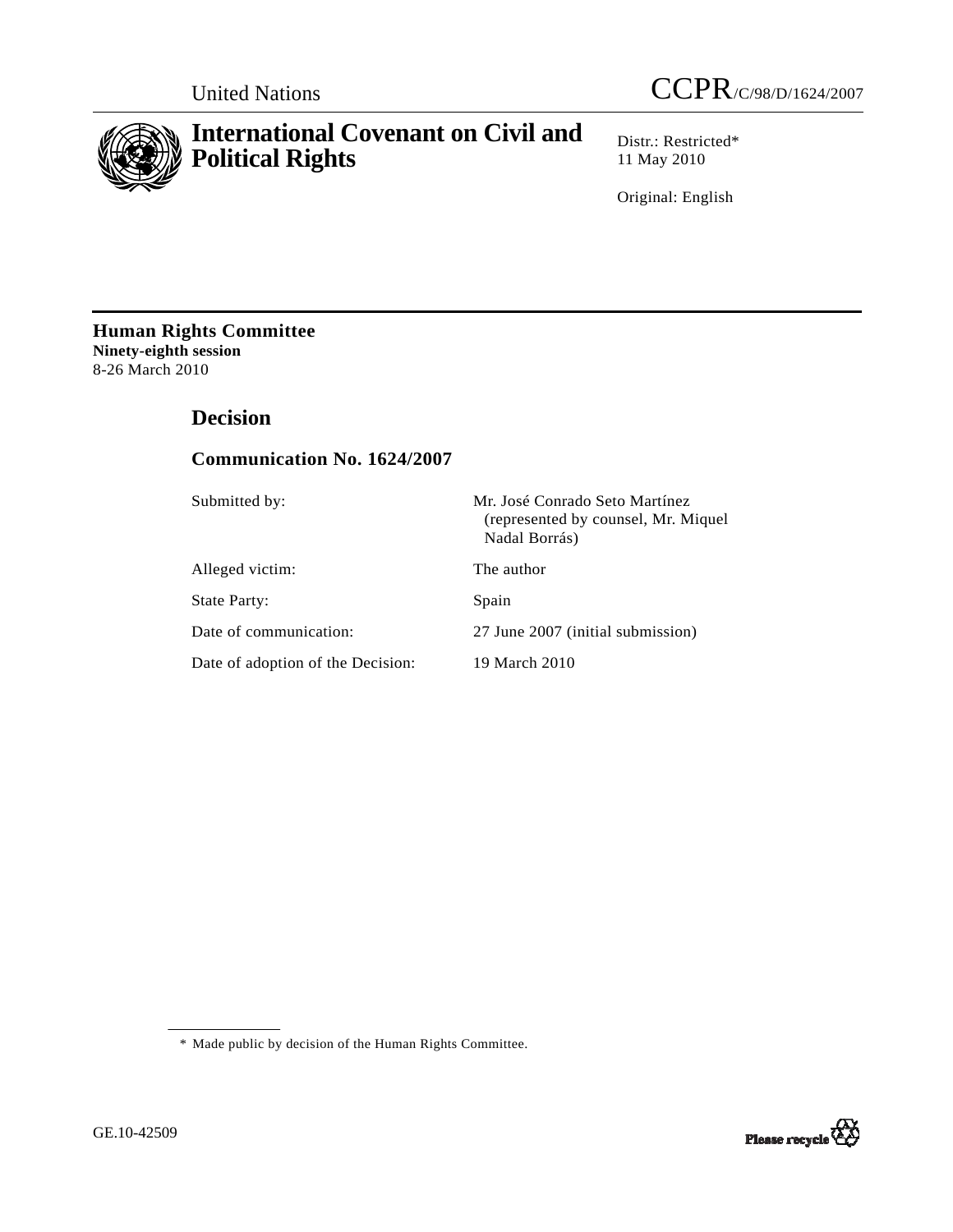| imposition of prison sentence for<br>non-payment of alimony                                           |
|-------------------------------------------------------------------------------------------------------|
| Non-substantiation of claim; evaluation of<br>facts and evidence, incompatibility<br>ratione materiae |
| 11 and 14, paragraph 2                                                                                |
| 3                                                                                                     |
|                                                                                                       |

**[Annex]**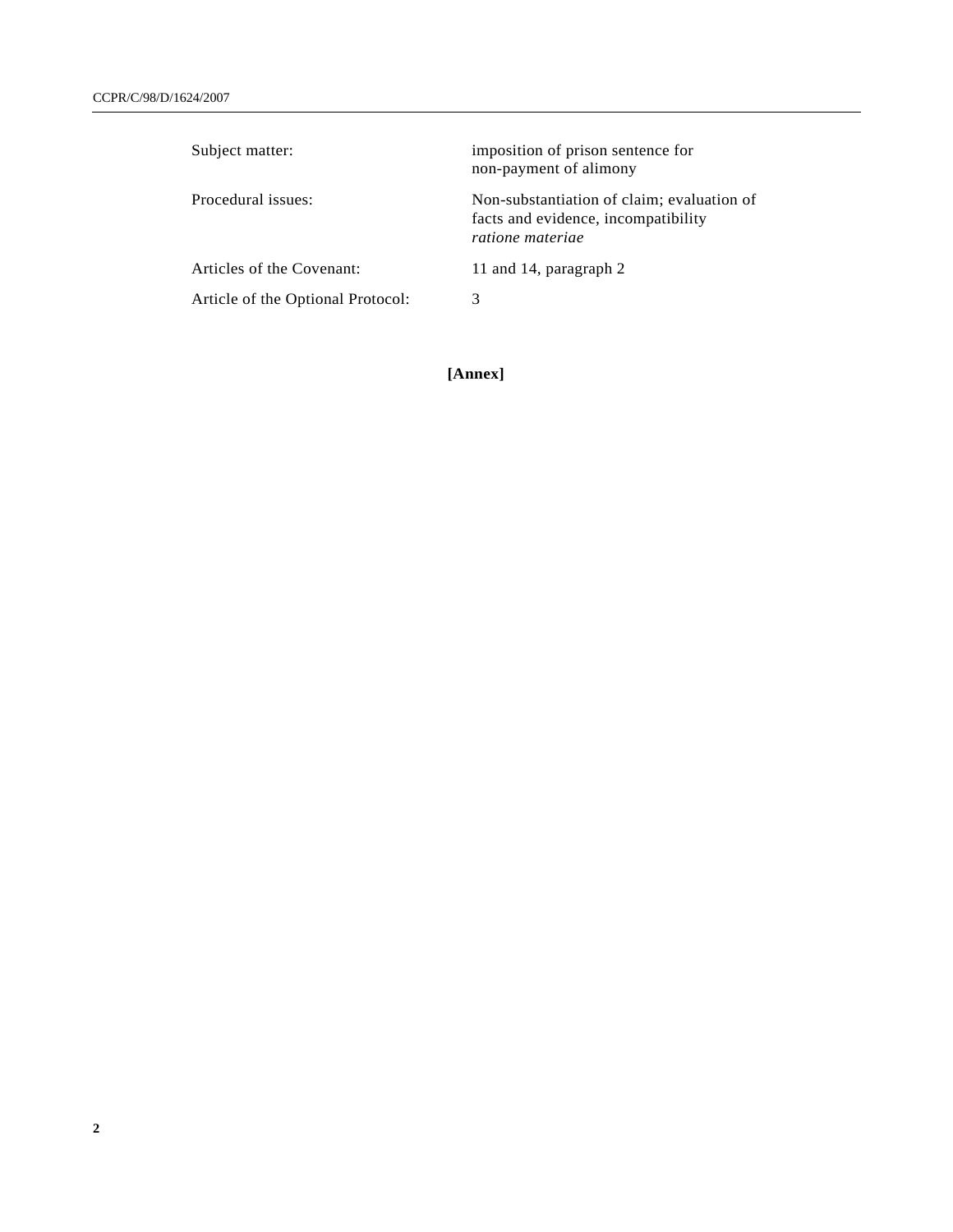## **Annex**

# **Decision of the Human Rights Committee under the Optional Protocol to the International Covenant on Civil and Political Rights (ninety-eighth session)**

concerning

### **Communication No. 1624/2007**\*\*

| Submitted by:          | Mr. José Conrado Seto Martínez<br>(represented by counsel, Mr. Miquel)<br>Nadal Borrás) |
|------------------------|-----------------------------------------------------------------------------------------|
| Alleged victim:        | The author                                                                              |
| <b>State Party:</b>    | Spain                                                                                   |
| Date of communication: | 27 June 2007 (initial submission)                                                       |

 The Human Rights Committee, established under article 28 of the International Covenant on Civil and Political Rights,

Meeting on 19 March 2010,

Adopts the following:

### **Decision on admissibility**

1. The author of the communication, dated 27 June 2007, is José Conrado Seto Martínez, a Spanish national born in 1948. He claims to be victim of a violation by Spain of articles 11 and 14, paragraph 2, of the Covenant. He is represented by counsel, Mr. Miquel Nadal Borrás. The Optional Protocol entered into force for Spain on 25 April 1985.

#### **Factual background**

2.1 The author and his wife separated by mutual agreement in 1997. On 15 November 2002, the criminal court No. 7 of Barcelona found the author guilty of the offence of failure to pay alimony (*abandono de familia*) under article 227 of the Spanish Criminal Code and sentenced him to twelve weekends' imprisonment and reimbursement of the sums owed to his ex-wife.

 <sup>\*\*</sup> The following members of the Working Group of the Committee participated in the examination of the present communication: Mr. Abdelfattah Amor, Mr. Lazhari Bouzid, Ms. Christine Chanet, Mr. Mahjoub El Haiba, Mr. Ahmad Amin Fathalla, Mr. Yuji Iwasawa, Ms. Helen Keller, Mr. Rajsoomer Lallah, Ms. Zonke Zanele Majodina, Ms. Iulia Antoanella Motoc, Mr. Michael O'Flaherty, Mr. José Luis Pérez Sanchez-Cerro, Mr. Rafael Rivas Posada, Sir Nigel Rodley, Mr. Fabian Omar Salvioli and Mr. Krister Thelin.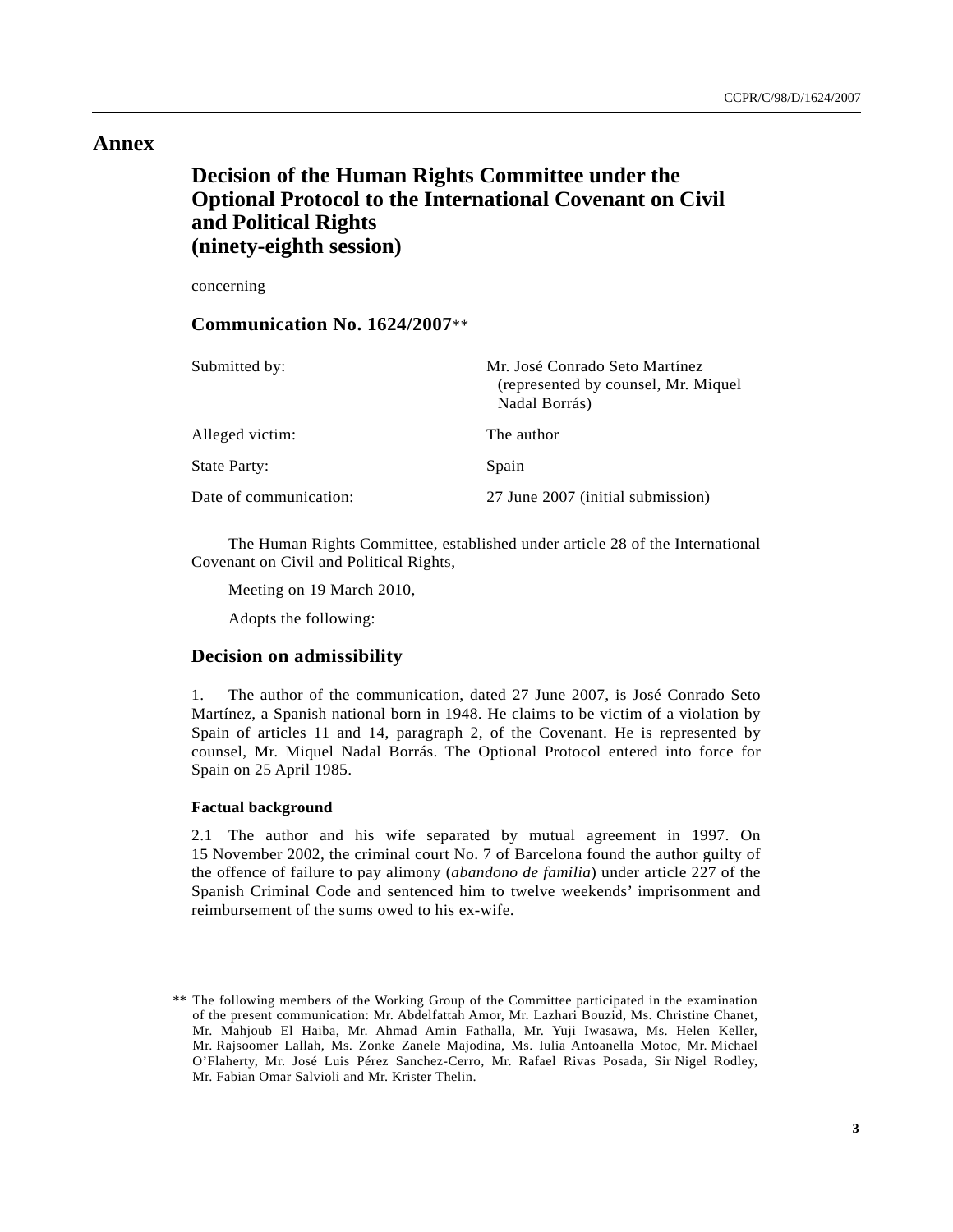2.2 On 11 March 2003, the Barcelona Provincial Court (*Audiencia Provincial de Barcelona*) upheld the earlier ruling, while limiting the payment to the amounts outstanding for the period from July 1997 to March 2002.

2.3 On 25 July 2003, the author appealed (*amparo*) to the Constitutional Court, claiming a breach of constitutional provisions, such as the presumption of innocence and article 11 of the Covenant, which is considered to be part of Spanish law. On 25 January 2005, the Constitutional Court rejected the appeal. With respect the presumption of innocence, it considered the claim unsubstantiated in view of the evidence available on file, which had been obtained lawfully. As regards the claim on article 11 of the Covenant, the Court noted first, that alimony payments could not be characterized as "contractual" obligations, and second, that it was proven that the author had sufficient financial means to fulfil his alimony obligation.

2.4 On 16 May 2007, the European Court of Human Rights declared the author's case inadmissible on the ground that the facts presented by him did not appear to constitute a violation of any of the articles of the European Convention on Human Rights and its Protocols.

#### **The complaint**

3.1 The author alleges a violation of article 11 of the Covenant, insofar as he was sentenced to deprivation of liberty for a debt which he had failed to pay solely for lack of financial resources and not deliberately.

3.2 He also claims a violation of article 14, paragraph 2, of the Covenant, as the existence of sufficient financial means was not duly proven in the Spanish courts.

#### **Issues and proceedings before the Committee**

4.1 Before considering any claims contained in a communication, the Human Rights Committee must, in accordance with article 93 of its Rules of Procedure, decide whether or not the communication is admissible under the Optional Protocol to the Covenant.

4.2 The Committee has ascertained that the author has exhausted all available domestic remedies, as required under article 5, paragraph 2 (b), of the Optional Protocol.

4.3 With regard to the alleged violation of article 11 of the Covenant by the imposition of a custodial sentence for failure to pay alimony, the Committee notes that the case concerns a failure to meet not a contractual obligation but a legal obligation, as provided in article 227 of the Spanish Criminal Code. The obligation to pay alimony is derived from Spanish law and not from the separation or divorce agreement signed by the author and his ex-wife.1 Consequently, the Committee finds the communication incompatible *ratione materiae* with the provisions of article 11 of the Covenant, and thus inadmissible under article 3 of the Optional Protocol.

4.4 With regard to the claim under article 14, paragraph 2, the author claims that it has not been proven in court that he had sufficient financial means to fulfil his

**\_\_\_\_\_\_\_\_\_\_\_\_\_\_\_\_\_\_** 

<sup>1</sup> Communication No. 1333/2004, *Calvet Rafols v. Spain*, inadmissibility decision of 25 July 2005, para. 6.4.